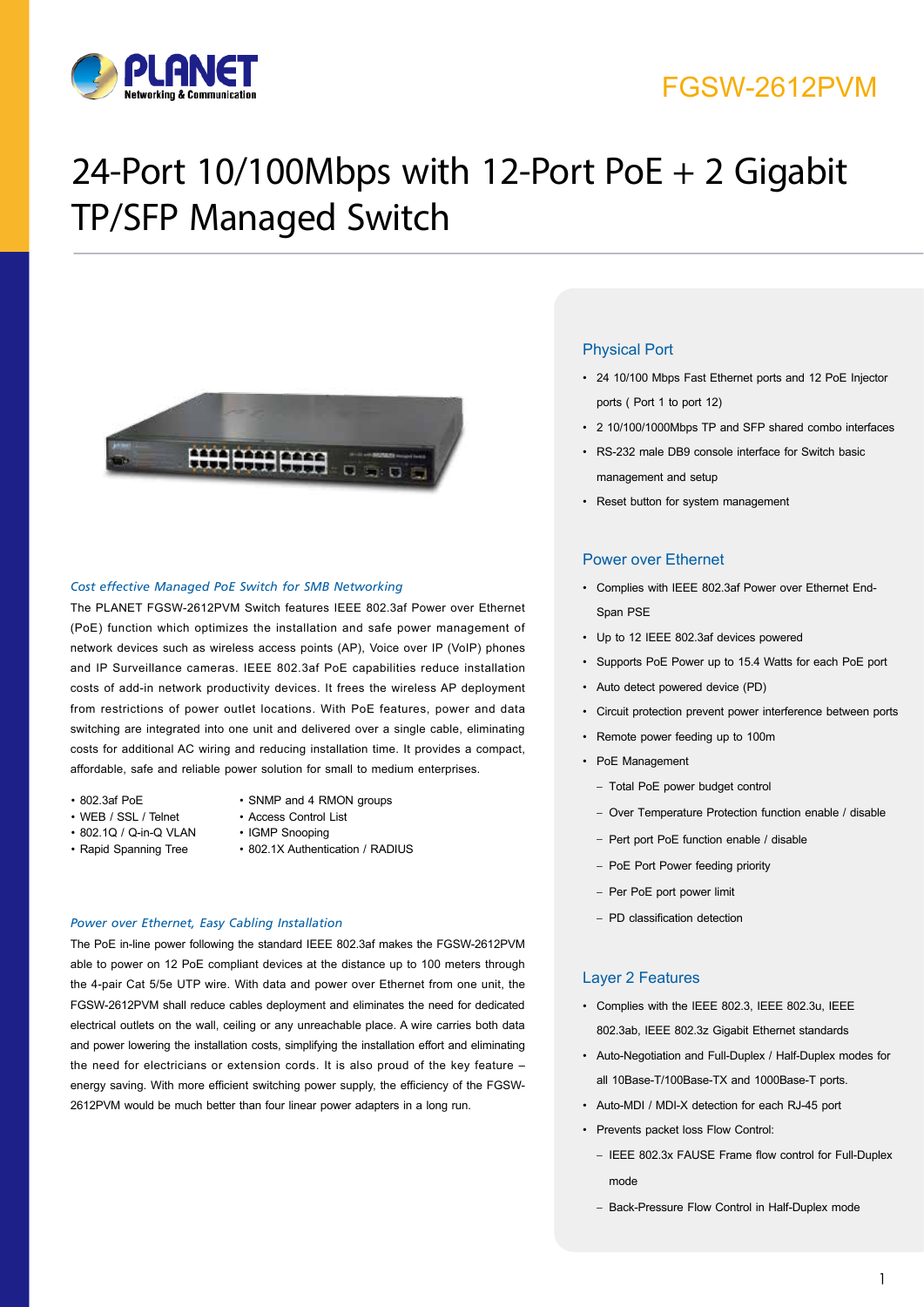

#### *Centralized Power Distribution with Remote Management*

The remote PoE management functions of FGSW-2612PVM make it easy to survey and control the PoE power provision to the devices and ensure interoperability with equipment from other vendors. Via Web interface, SNMP trap and SNMP monitoring, the manager can get the PoE devices status and alert immediately. The overtemperature protection of the PoE Switch offers a safety and stable PoE operating by limit the output power according to detected temperature to prevent destructive breakdown due to un-expected overheating.

#### *High Performance Wire-Speed Switching*

The PLANET FGSW-2612PVM offers 24 10/100Mbps Fast Ethernet ports and 2 Gigabit TP/SFP combo ports. The two Gigabit TP/SFP combo ports can be either 1000Base-T for 10/100/1000Mbps or 1000Base-SX/LX through SFP (Small Factor Pluggable) interface. PLANET FGSW-2612PVM boasts a high performance switch architecture that is capable of providing non-blocking switch fabric and wire-speed throughput as high as 8.8Gbps. Its two built-in GbE uplink ports also offer incredible extensibility, flexibility and connectivity to the Core switch or Servers.

#### *Efficient Management*

Afford the current network to grow and expand, the PLANET FGSW-2612PVM provides console and telnet command line interface, advanced WEB and SNMP management interface to fill this kind of demand. With its built-in Web-Based management, the FGSW-2612PVM offers an easy-to-use, platform-independent management and configuration facility. The FGSW-2612PVM supports standard Simple Network Management Protocol (SNMP) and can be monitored via any standard-based management software. For Text-Based management, the FGSW-2612PVM can also be accessed via Telnet and the console port. Moreover, the FGSW-2612PVM offers secure remote management by supporting Secure Socket Layer (SSL) connection which encrypts the packet content at each session.

#### *Robust Layer 2 Features*

For efficient management, via WEB interface the FGSW-2612PVM can be programmed for basic switch management functions such as port speed configuration, Port link aggregation, IEEE 802.1Q VLAN and Q-in-Q VLAN, Port Mirroring, Rapid Spanning Tree and ACL security. Additionally, the firmware includes advanced features such as IGMP snooping, QoS (Quality of Service), broadcast storm and bandwidth control, to enhance bandwidth utilization.

#### *Advanced Security and Quality of Service*

The PLANET FGSW-2612PVM offers comprehensive Layer 2, Layer 3 and Layer 4 Access Control List (ACL) to filter out unwanted traffic. Its protection mechanisms comprises of RADIUS and Port-Based 802.1X user and device authentication. Moreover, the switch provides MAC filter, Static MAC, IP/MAC binding and Port Security for enforcing security policies to the edge. The administrators can now construct highly secured corporate networks with considerably less time and effort than before.

- • High performance of Store-and-Forward architecture, runt/ CRC filtering eliminate erroneous packets to optimize the network bandwidth
- • Broadcast / Multicast / Unicast storm control
- • 8K MAC address table, automatic source address learning and ageing
- • VLANs
	- IEEE 802.1Q Tag-Based VLAN
	- Port-Based VLAN
	- Q-in-Q tunneling
	- Up to 255 VLANs groups, out of 4041 VLAN IDs
- Link Aggregation
	- up to 13 trunk groups
	- up to 8 ports per trunk group with 1.6Gbps bandwidth (Full Duplex Mode)
	- IEEE 802.3ad LACP (Link Aggregation Control Protocol)
	- Cisco ether-channel (Static Trunk)
- • Spanning Tree Protocol
	- STP, IEEE 802.1D (Classic Spanning Tree Protocol)
	- RSTP, IEEE 802.1w (Rapid Spanning Tree Protocol)
- Port Mirroring to monitor the incoming or outgoing traffic on a particular port

#### Quality of Service

- • 4 priority queues on all switch ports
- • Traffic classification:
	- IEEE 802.1p CoS
	- IP TOS / DSCP to 802.1p priority mapping
	- Port-Based priority
- • Strict priority and Weighted Round Robin (WRR) CoS policies
- • Supports QoS and In/Out bandwidth control on each port

## **Multicast**

- Supports IGMP Snooping v1 and v2
- IGMP Snooping v2 fast leave
- • Querier mode support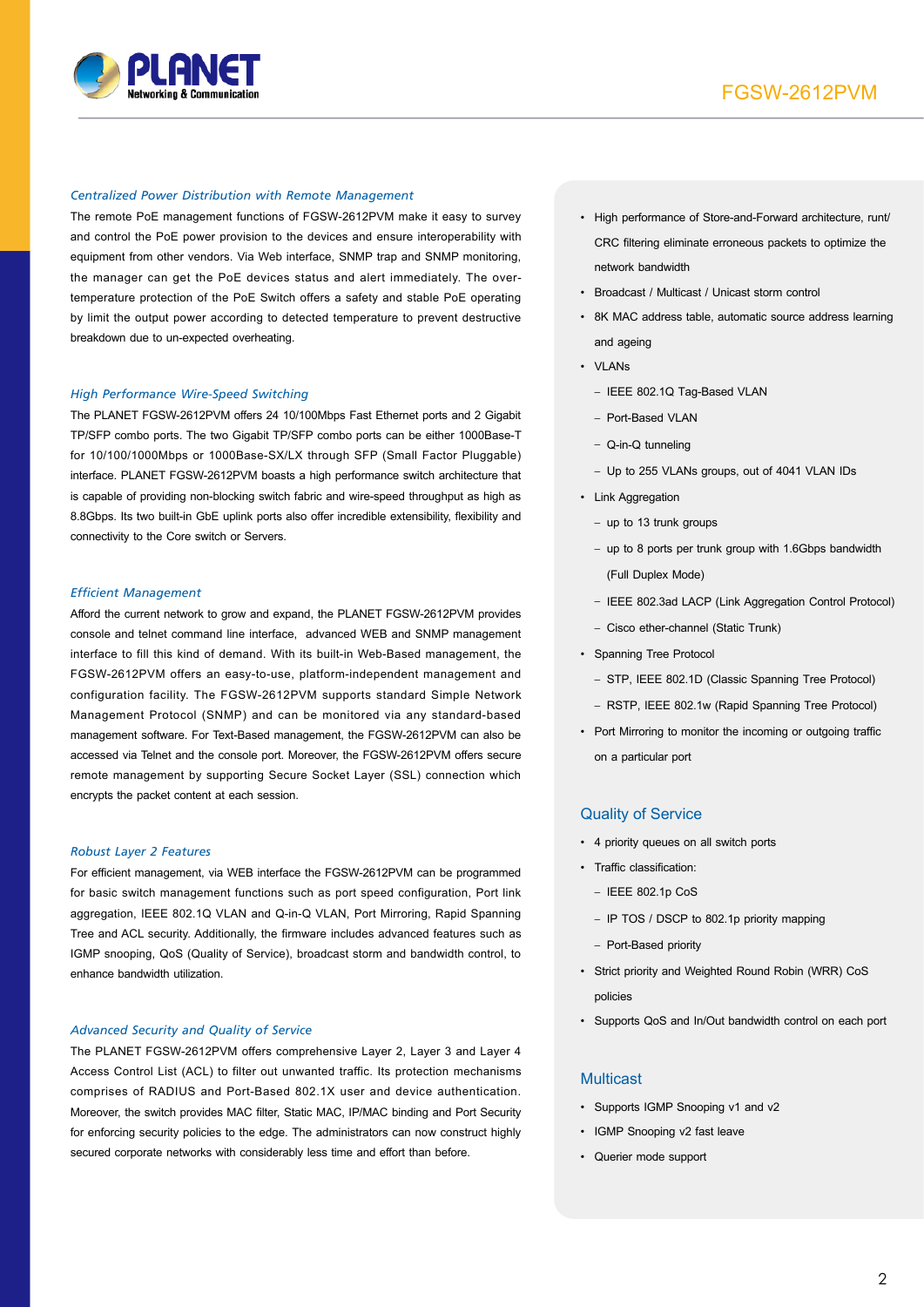

To ensure IP voice and video communication get the quality of service needed, the FGSW-2612PVM classifies traffic and prioritizes Layer 2 802.1p or Layer 3 IP DSCP traffic into four hardware queues that support strict or Weighted Round Robin (WRR) queuing algorithms. It also empowers the SMB IP office to take full advantages of the limited network resources and guarantees the best performance in VoIP and Video conferencing transmission.

## Application

## *PoE IP Telephony Office*

With the business office expansion, the additional telephones required could be installed in less cost via the implementation of PoE IP Telephony system than that of the traditional circuit wiring telephony system. PLANET FGSW-2612PVM PoE Managed Switch helps SMB to create an integrated data, voice, and powered network. PLANET 802.3af compliant IP Phones can be installed without the need of an additional power cables because the power can be provided from the standard Ethernet cable connecting to the FGSW-2612PVM. PoE IP Phones and Analog Telephony Adapter work perfectly with the FGSW-2612PVM which injects power through the Ethernet cables and the IP DSCP priority of QoS feature improves the voice communicating. With FGSW-2612PVM, IP Telephony deployment becomes more reliable and cost effective, which helps SMB save tremendous cost when upgrading from the traditional telephony to IP Telephony communications infrastructure.



## **Security**

- • IEEE 802.1x Port-Based network access control protocol
- • RADIUS users access authentication
- • L3 / L4 Access Control List (ACL)
- MAC Filtering and Source IP-MAC / Port-Binding
- Port Security for Source MAC address entries filtering

### Management

- • Switch Management Interface
	- Console / Telnet Command Line Interface
	- Web switch management
	- SNMP v1, v2c switch management
	- SSL switch management
- • DHCP client for IP address assignment
- • Built-in Trivial File Transfer Protocol (TFTP) client
- • Firmware upgrade via TFTP or HTTP
- • Configuration upload / download via TFTP or HTTP
- • Four RMON groups 1, 2, 3, 9 (history, statistics, alarms, and events)
- • SNMP trap for interface Link Up and Link Down notification
- Ping function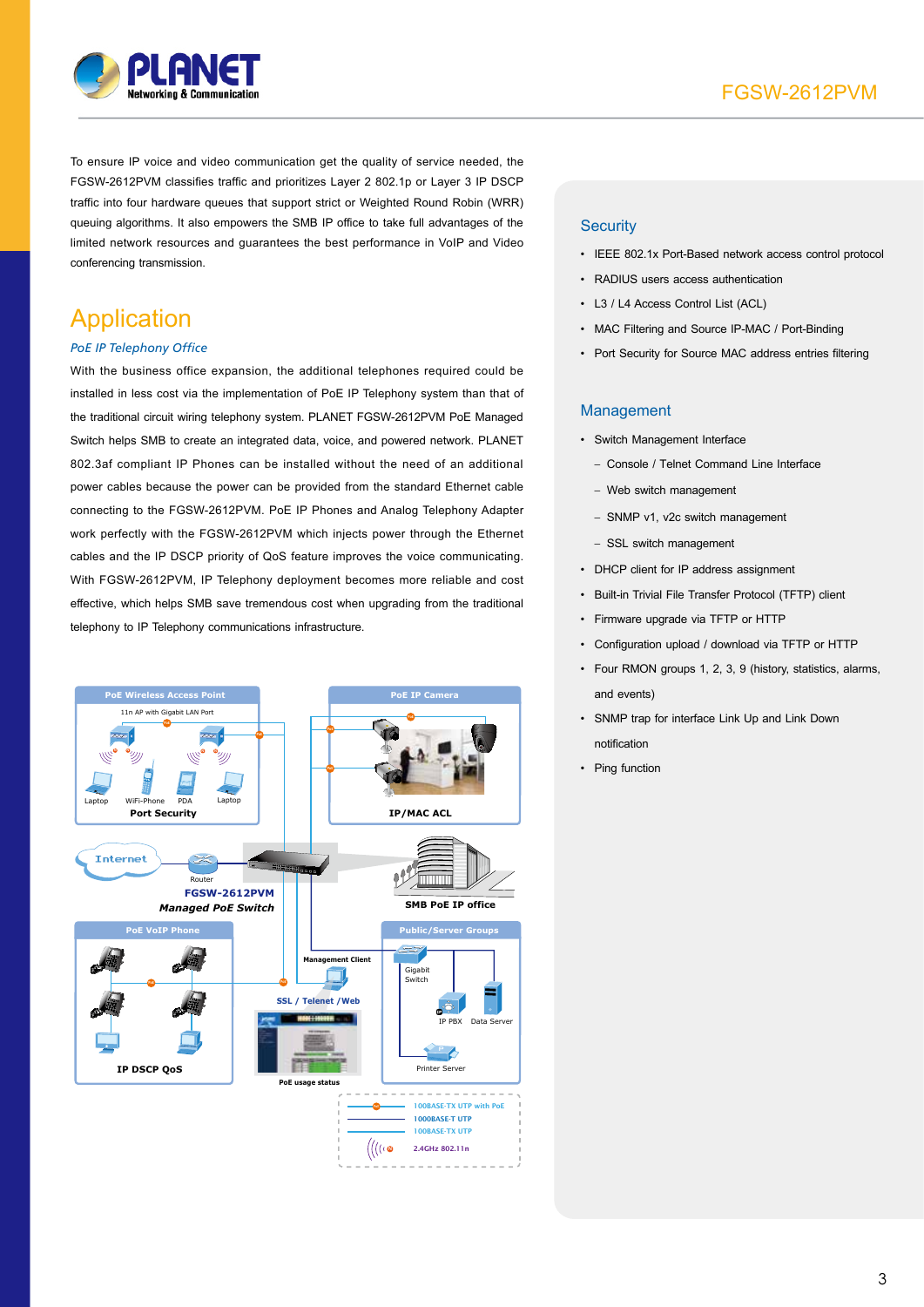

### *Department / Workgroup PoE Switch*

Providing up to 12 PoE, in-line power interface, the FGSW-2612PVM Managed PoE Switch can easily build a power centrally controlled IP phone system, IP camera system, or Wireless AP group for the enterprises. For instance, 12 cameras or APs can be easily installed in the company for surveillance demands or building a wireless roaming environment in the office. Without the power-socket limitation, the PoE Switch makes the installation of cameras or WLAN AP more easily and efficiently.

#### *Factory / Warehouse Applications*

While video surveillance system becomes more and more important for visible security in the factory and warehouse, the IP cameras with PoE function would be a lot helpful for the surveillance deployment when the power outlet not easily found in the ceiling or in the outdoor. For example, in the factory operation or in the warehouse storage security, the PoE IP cameras can be installed anywhere when needed regardless of the restrictions of power outlet location. With the PoE Switch as the central control manager and offering remote power monitoring via Web interface or SNMP trap and SNMP monitoring, the manager can get the status and alert of PoE devices immediately. The PoE IP cameras could also be controlled remotely, which increases the administrator management efficiency and improve the productivity.

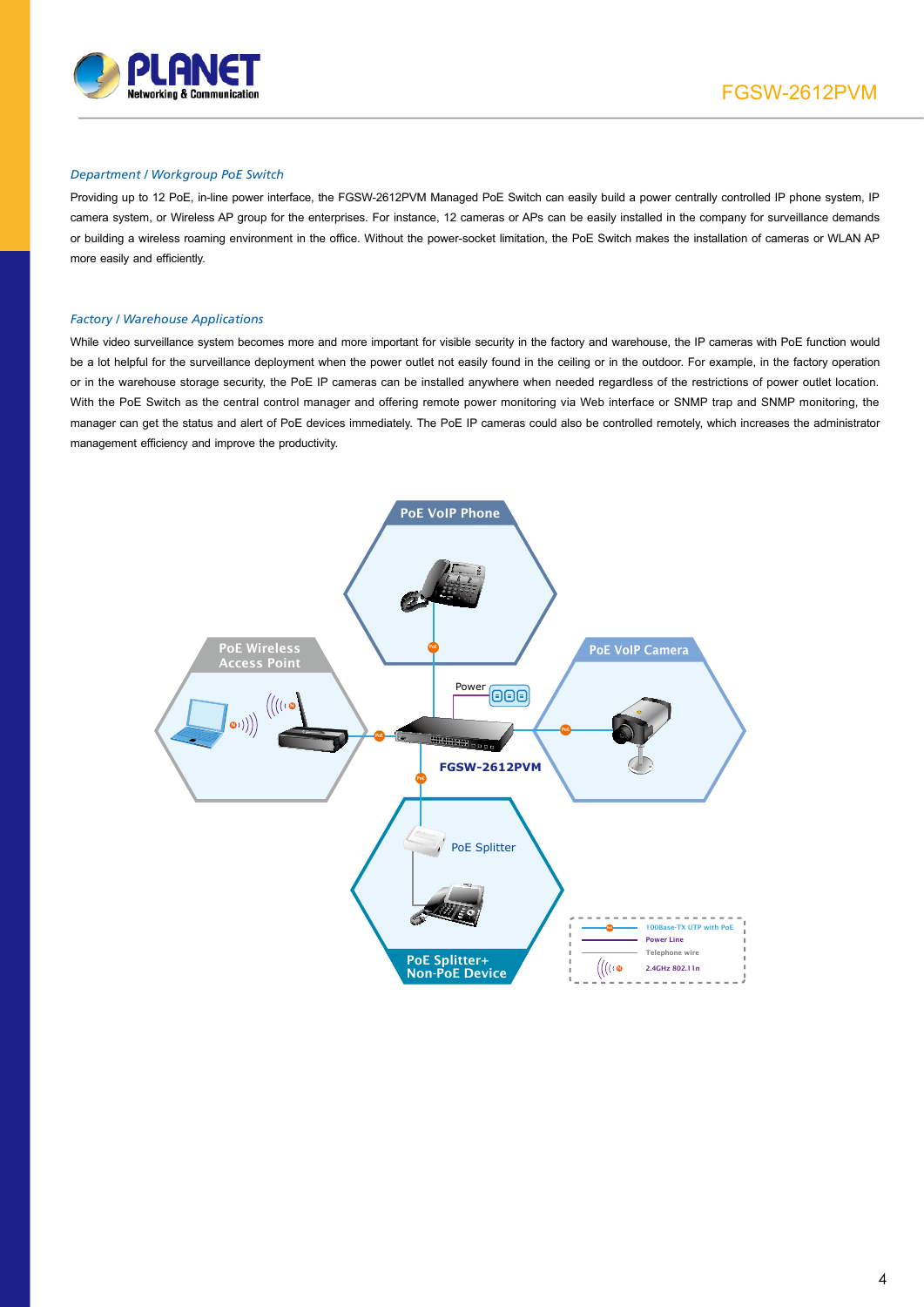

# **Specification**

| Product                         | FGSW-2612PVM<br>24-Port 10/100Mbps with 12-Port PoE +2 Gigabit TP/SFP Combo Managed Switch                                        |
|---------------------------------|-----------------------------------------------------------------------------------------------------------------------------------|
| <b>Hardware Specification</b>   |                                                                                                                                   |
| 10/100Mbps Copper Ports         | 24 10/ 100Base-TX RJ-45 Auto-MDI/MDI-X ports                                                                                      |
| 1000Mbps Copper Ports           | 2 10/100/1000Mbps RJ-45 Auto-MDI/MDI-X ports                                                                                      |
| SFP/mini-GBIC Slots             | 2 1000Base-SX/LX/BX, shared with Port-25~Port-26                                                                                  |
| PoE Ports                       | 12 (port 1 to port 12)                                                                                                            |
| <b>Switch Architecture</b>      | Store-and-Forward                                                                                                                 |
| Switch Fabric                   | 8.8Gbps / non-blocking                                                                                                            |
| Switch Throughput               | 6.547Mpps @64Bytes                                                                                                                |
| <b>Address Table</b>            | 8K entries                                                                                                                        |
| Share Data Buffer               | 512Kbytes                                                                                                                         |
| Maximum Frame Size              | 9K Bytes                                                                                                                          |
| <b>Flow Control</b>             | Back pressure for Half-Duplex<br>IEEE 802.3x Pause Frame for Full-Duplex                                                          |
| LED                             | Power, FAN Alarm<br>Link / Activity (Green)<br>PoE In-Use (Amber)<br>1000 LNK / ACT(Green)<br>10/100 LNK / ACT(Green)             |
| <b>Reset Button</b>             | < 5 sec: System reboot<br>> 8 sec: Factory Default                                                                                |
| Dimension (W x D x H)           | 440 x 265 x 44 mm, 1U height                                                                                                      |
| Weight                          | 3.6 <sub>kg</sub>                                                                                                                 |
| Power Requirement               | 100~240V AC, 50-60 Hz                                                                                                             |
| Power Consumption / Dissipation | 150 Watts maximum / 511.5 BTU/hr maximum                                                                                          |
| <b>Power over Ethernet</b>      |                                                                                                                                   |
| PoE Standard                    | IEEE 802.3af Power over Ethernet / PSE                                                                                            |
| PoE Power Supply Type           | End-Span                                                                                                                          |
| PoE Power Output                | Per Port 48V DC, 350mA. Max. 15.4 Watts                                                                                           |
| Power Pin Assignment            | $1/2(+), 3/6(-)$                                                                                                                  |
| PoE Power Budget                | 110 Watts                                                                                                                         |
| Max. number of Class 2 PD       | 12                                                                                                                                |
| Max. number of Class 3 PD       | $-6$                                                                                                                              |
| <b>Layer 2 Function</b>         |                                                                                                                                   |
| Management Interface            | Console, Telnet, Web Browser, SSL, SNMPv1, v2c                                                                                    |
| Port Configuration              | Port disable / enable<br>Auto-Negotiation<br>10/100/1000Mbps full and half duplex mode selection<br>Flow Control disable / enable |
| <b>Port Status</b>              | Display each port's speed duplex mode, link status and Flow control status<br>Auto negotiation status, trunk status               |
| <b>Bandwidth Control</b>        | Ingress / Egress Rate Control<br>Allow to configure per 128Kbps                                                                   |
| <b>VLAN</b>                     | IEEE 802.1Q Tag-Based VLAN<br>Port-Based VLAN<br>Q-in-Q tunneling<br>Up to 255 VLANs groups, out of 4041 VLAN IDs                 |
| Link Aggregation                | <b>Static Port Trunk</b><br>IEEE 802.3ad LACP (Link Aggregation Control Protocol)<br>Supports 13 groups of 8-Port trunk support   |
| QoS                             | Traffic classification based on:<br>- Port priority<br>$-802.1p$ priority<br>- DSCP / TOS field in IP Packet                      |
| <b>IGMP Snooping</b>            | IGMP (v1 / v2) Snooping, up to 256 multicast Groups<br>IGMP Querier support                                                       |
| Port Mirror                     | RX / TX / Both<br>1-to-1 mirroring                                                                                                |